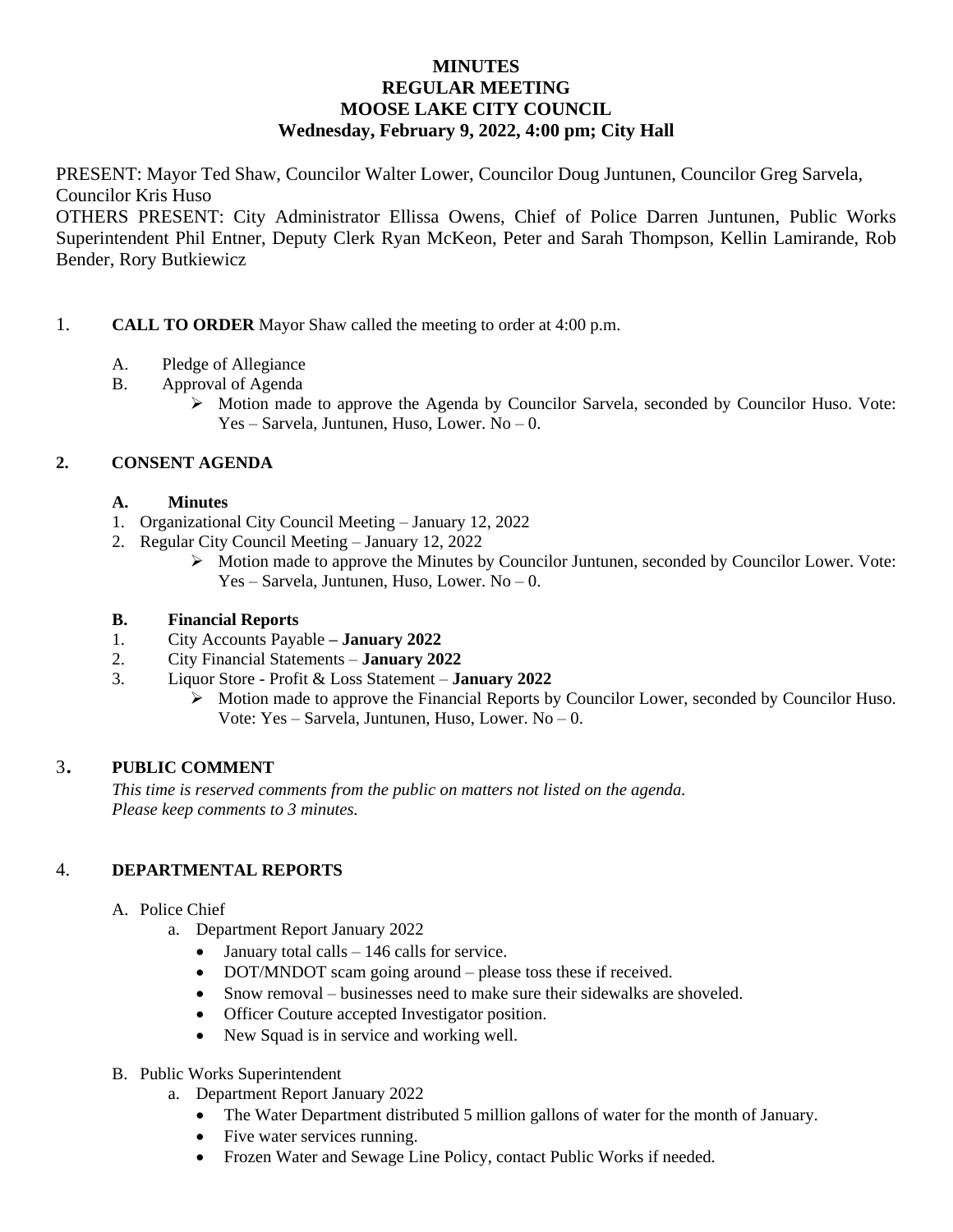- Looking into a valve exercising program; equipment costs are high, currently looking into other options. Paid for with OSHA grant.
- The Sewer Department collection system, collected 9.8 million gallons of wastewater in January.
- Grinder is ordered, will be installed in the spring.
- Street Department please be aware of the trucks and equipment, they make frequent stops, turns and back up at various locations. They also need to travel the wrong way on certain streets to remove snow properly.
- Equipment Snow pusher is finished and working well. This will be a big time saver for cleanout out downtown.
- Adapted a new truck loading chute for the snow blower to make snow removal easier and faster.
- Calcium chloride sprayer is complete and ready for use in the summer at the campground this could also be used at the Riverside Arena.

#### C. City Engineer

- a. Monthly Update Meeting Minutes
	- Hwy 73 project trail on hold. Request of a pedestrian flashing sign by crosswalk.
	- Bad news from Mn Dept of Health need to update Wellhead Protection Plan.
	- Phase 2 Trail, awarded \$300,000 grant for another route option; joint meeting held with DOC to discuss route options which went very well.
	- 4<sup>th</sup> St reconstruction project plans are progressing.
	- Lining project engineering estimates looking to get all the way up to the Bank.
	- Campground expansion meeting with engineers, expansion layout, need for creating a separate entrance. Plan is to dream big; what would the City like to ultimately see. Grants will be applied for.

## D. Chamber of Commerce Updates

- a. Monthly Update
	- Administrator Owens stated the monthly meeting was held today as well as a Strategic Planning meeting.
	- Successful Ice Bocce event this past weekend.

# 5. **PREVIOUSLY DISCUSSED BUSINESS**

- A. City of Moose Lake Ordinance No. 166 Certificate of Inflow & Infiltration (I&I) Compliance
	- Second reading.
- B. City of Moose Lake Ordinance No. 167 Tobacco Ordinance
	- Second reading.
- C. City Superintendent Job Description
	- Ryan McKeon and Administrator Owens met with Superintendent of Public Works, Phil Entner, and developed multiple drafts to come up with a final copy.
		- Motion made to approve the City Superintendent Job Description by Councilor Juntunen, seconded by Councilor Lower. Vote: Yes – Sarvela, Juntunen, Huso, Lower. No – 0.

# 6. **NEW BUSINESS**

- A. League of Minnesota Cities Liability Coverage Waiver Form Annual event for liability coverage.
	- $\triangleright$  Motion made to not waive the monetary limit by Councilor Huso, seconded by Councilor Sarvela. Vote: Yes – Sarvela, Juntunen, Huso, Lower. No – 0.
- B. First National Bank Corporate Authorization Resolution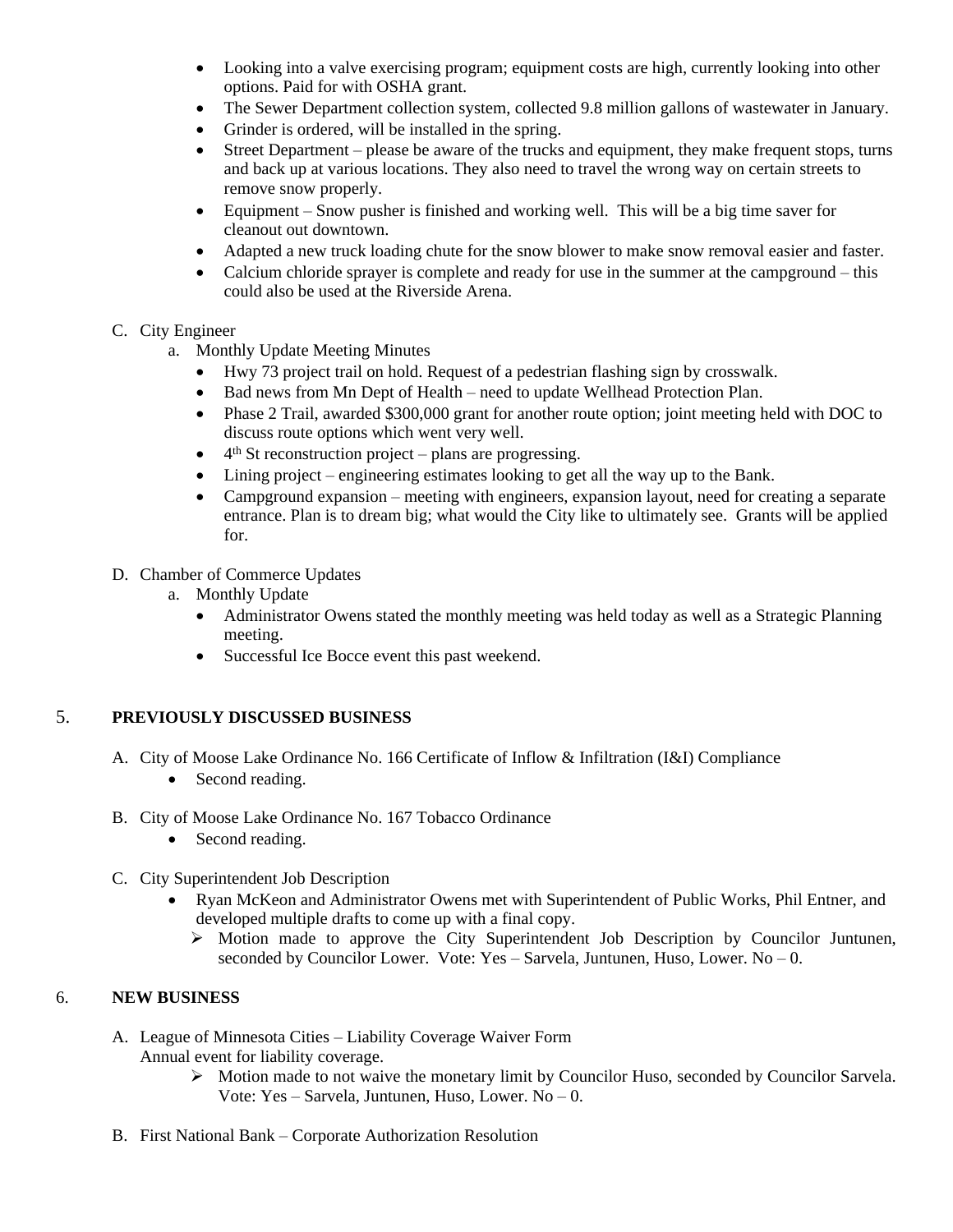- $\triangleright$  Motion made to accept the Corporate Authorization Resolution by Councilor Sarvela, seconded by Councilor Lower. Vote: Yes – Sarvela, Juntunen, Huso, Lower. No – 0.
- C. Supplemental Letter Agreement Short Elliot Hendrickson Inc. 2022 Sewer Lining Project
	- Motion made to accept the Supplemental Letter Agreement by Councilor Lower, seconded by Councilor Juntunen. Vote: Yes – Sarvela, Juntunen, Huso, Lower. No – 0.
- D. Louis Second Addition Covenants & Restrictions

The City has found out they cannot make this determination. Changing from single family to multi-family use would require a waiver, which the City has learned it does not have the authority to grant. The waiver and release process could proceed and the developer is willing to work alongside. Councilor Juntunen recommends moving forward and Councilor Huso also supports this. Councilor Lower asked if there were neighboring residents who had issues with this, to which Administrator Owens stated there have been concerns about drainage issues and driveway issues. The Planning Commission as also in support of moving forward.

- Consensus given by Council to proceed with spending up to a few thousand dollars to move forward.
- E. Downtown District Housing Development Discussion
	- Request made to the Planning Commission by Scott Williams and his property is 85 Arrowhead Lane, currently zoned C2 – Scott does not desire to build a 2-story building, asking for a variance to allow some type of commercial establishment facing Arrowhead Lane and then facing Avenue B, of residential opportunity. Scott's primary interest is the housing aspect. There is a 40-foot easement on Avenue B; water and sewer and road.
	- Councilor Sarvela and Councilor Juntunen would like to see it remain commercial. Councilor Lower would be in favor of residential. Councilor Huso can see both sides; commercial or residential, but has concerns if residential. Consensus was not given by Council to proceed with the plans Scott Williams presented; that being residential in the back and commercial in the front.
- F. Safety & Compliance Partnership
	- For Council review.
	- Consensus given by Council to proceed with bids.
- G. School Property Update
	- Administrator Owens and Chief Juntunen met with the owner of the old school and the need for the school to come down has been identified. Meetings will be established with the County. More information to come.
- H. Moose Lake Farmers' Market Association Request
	- This had been presented to the Council in December.
		- $\triangleright$  Motion made to accept the Moose Lake Farmers' Market Association Request with a yearly fee of \$325, to be reviewed yearly, by Councilor Juntunen, seconded by Councilor Lower. Vote: Yes – Sarvela, Juntunen, Huso, Lower. No – 0.

# 7. **REPORTS AND CORRESPONDENCE**

A. No new reports and correspondence

# 8. **COMMITTEE AND BOARD MEETING MINUTES**

- A. Park Board Organizational/Regular Meeting Minutes February 7, 2022
- B. Moose Lake Area Fire Protection District January 11, 2022

#### 9. **ANNOUNCEMENTS**